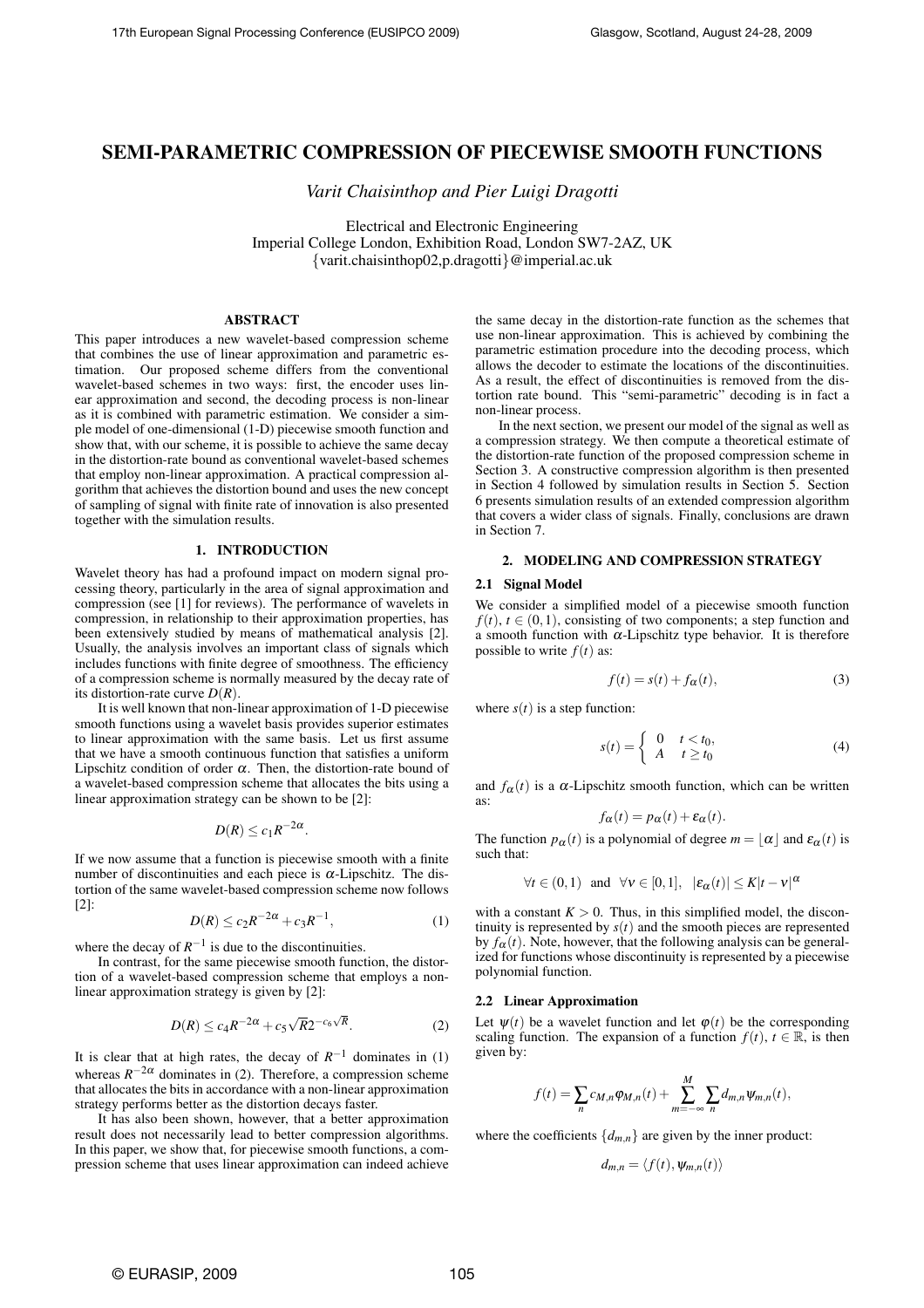with the basis element:

$$
\psi_{m,n}(t) = 2^{-m/2} \psi\left(2^{-m}t - n\right), \quad m, n \in \mathbb{Z}
$$

and similarly for  $\{c_{M,n}\}\$  and  $\varphi_{M,n}(t)$ . Here, the low and high-pass coefficients are represented by  $\{c_{M,n}\}\$  and  $\{d_{m,n}\}\$  respectively. The *N*-term linear approximation of  $f(t)$ , assuming *N* is large, can be obtained by keeping all the coefficients from level *J* onwards i.e.:

$$
\hat{f}(t) = \sum_{n} c_{M,n} \varphi_{M,n}(t) + \sum_{m=J}^{M} \sum_{n} d_{m,n} \psi_{m,n}(t).
$$
 (5)

### 2.3 Compression Strategy

Intuitively, from (3), one can approximate  $f(t)$  by estimating the step function  $s(t)$  and the smooth function  $f_\alpha(t)$  separately. While a linear wavelet approximation procedure can be used to approximate  $f_\alpha(t)$ , the step function  $s(t)$  can instead be retrieved by estimating the location  $t_0$  and the amplitude *A*. The reconstruction of  $s(t)$  is, therefore, a parametric estimation problem.

Let us divide the high-pass coefficients  $\{d_{m,n}\}\$  into two sets;  $n \in N_s$  and  $n \in N_\alpha$ . The coefficients in the set  $N_s$  are influenced by the discontinuity of  $s(t)$  and are said to be in the 'cone of influence'. The coefficients in  $N_{\alpha}$  are, instead, outside of the cone of influence and the wavelet coefficients decay as  $d_{m,n} \approx 2^{m(\alpha+1/2)}$  [1]. We now propose the following 'semi-parametric' compression scheme.

Algorithm 1 *The semi-parametric compression scheme for a function*  $f(t)$  *described by equation* (3) *is as follows:* 

- *1. N*-term linear approximation: the encoder approximates  $f(t)$ *as shown in (5).*
- 2. *Quantization:* the coefficients  $\{c_{M,n}\}$  *and*  $\{d_{m,n}\}_{m\in (J,M)}$  *are uniformly quantized and transmitted.*
- *3. Parametric estimation: the decoder estimates the location t*<sup>0</sup> *and the amplitude A of s*(*t*) *from the received quantized coefficients*  $\{\bar{c}_{M,n}\}$  *and*  $\{\bar{d}_{m,n}\}_{m\in (J,M)}$ .
- *4. Cone of influence prediction: the decoder predicts the coefficients* {*dm*,*n*}*m*∈(−∞,*J*−1) *as follows:*

$$
\hat{d}_{m,n} = \begin{cases} d_{m,n}^s & n \in N_s, \\ 0 & n \in N_\alpha, \end{cases} \quad m = -\infty, ..., J-1,
$$

where  $\{d_{m,n}^s\}$  are the wavelet coefficients of the reconstructed *step function*  $\hat{s}(t)$ *.* 

*5. Final reconstruction: f*(*t*) *is reconstructed from the inverse wavelet transform of the coefficients*  $\{\bar{c}_{M,n}\}$ *,*  $\{\bar{d}_{m,n}\}_{m\in (J,M)}$  *and*  $\{\hat{d}_{m,n}\}_{m \in (-\infty, J-1)}$ .

By using parametric estimation, the discontinuity effect of the step function is removed by the decoder. This is because the decoder is able to 'predict' the coefficients in the cone of influence, which decays slowly otherwise, from the reconstructed step function  $\hat{s}(t)$ . The estimate of the distortion-rate bound of the proposed algorithm will be computed in the next section.

## 3. RATE-DISTORTION ANALYSIS

## 3.1 Bounds on Parametric Estimation of Step Function

We start by considering the following parametric estimation problem. Given a step function *s*(*t*), which can be described by (4). Assuming the amplitude  $A$  is known<sup>1</sup>, the estimator (or the decoder) has to estimate the location  $t_0$  from a set of noisy coefficients  $\{\hat{y}_n\}$ given by:

$$
\hat{y}_n = y_n + \varepsilon_n, \quad n = 0, 1, \ldots, N - 1,
$$

where  $\{y_n\}$  is a set of low-pass and high-pass coefficients of  $s(t)$ and  $\{\varepsilon_n\}$  represents independent and identically distributed (i.i.d.) additive Gaussian noise with zero mean and variance  $\sigma_{\epsilon}^2$ .

Our aim here is to determine the Cramer-Rao bound (CRB) for ´ the above estimation problem, which will be used in the derivation of the distortion-rate bound in the sequel. The CRB gives us the lower bound on the variance of an unbiased estimator, which defines the best possible accuracy among all unbiased methods. If we have a vector of *K* deterministic parameters  $\Theta = (\theta_1, \theta_2, ..., \theta_K)$ , then we have that  $CRB(t_0) \leq E$ suc parameters  $\mathbf{\Theta} = (\mathbf{\Theta}_1, \mathbf{\Theta}_2, ..., \mathbf{\Theta}_K)$ , then we<br> $[(\hat{\mathbf{\Theta}} - \mathbf{\Theta}) (\hat{\mathbf{\Theta}} - \mathbf{\Theta})^T]$ , where  $\hat{\mathbf{\Theta}}$  is obtained from any unbiased estimation procedure and *E*[·] denotes an expectation operator. The CRB can be calculated from the inverse of the Fisher Information Matrix *I*(Θ) as:

$$
CRB(\Theta) = I^{-1}(\Theta) = \left( \mathbb{E}\left[ \nabla l(\Theta) \nabla l(\Theta)^T \right] \right)^{-1},
$$

where  $l(\Theta)$  is the log-likelihood function. With our current estimation problem setup, it is possible to show that:

$$
CRB(\Theta) = \sigma_{\varepsilon}^2 \left( \sum_{n=0}^{N-1} \nabla y_n \nabla y_n^T \right)^{-1} \stackrel{(a)}{=} \sigma_{\varepsilon}^2 \left( \sum_{n=0}^{N-1} \frac{\partial y_n}{\partial t_0}^2 \right)^{-1}, \quad (6)
$$

where (a) follows from the fact that  $\Theta = t_0$  and  $\nabla y_n =$  $\frac{\partial y_n}{\partial \theta_1}, \frac{\partial y_n}{\partial \theta_2}, ..., \frac{\partial y_n}{\partial \theta_K}$ .

If, for example,  $\varphi(t)$  is a B-spline of order  $P \ge 0$  given by:

$$
\varphi(t) = \frac{1}{P!} \sum_{l=0}^{P+1} {P+1 \choose l} (-1)^l (t-l)_+^P
$$

with:

$$
(t)+P = \begin{cases} 0 & t < 0, \\ tP & t \ge 0, \end{cases}
$$

then, using (6), it can be shown that:

$$
CRB(t_0) = \sigma_\varepsilon^2 \frac{C_P 2^M}{A^2} = C_P 10^{-0.1PSNR} 2^M,
$$
 (7)

where  $PSNR = 10\log_{10} \frac{A^2}{\sigma_{\epsilon}^2}$  is the peak signal-to-noise ratio and  $C_P$ is a constant.

#### 3.2 D(R) Estimate for Semi-Parametric Compression

We now derive the distortion-rate bound of our proposed semiparametric compression scheme. Here, the function  $\hat{f}(t)$  is given by our signal model shown in (3). The decoder described in Algorithm 1 essentially reconstructs  $s(t)$  and  $f_\alpha(t)$  separately since the two functions are independent. Therefore, the total distortion *D* is given by:

$$
D = D_{\alpha} + D_s, \tag{8}
$$

where  $D_{\alpha}$  and  $D_{\beta}$  are the distortion from the reconstruction of the smooth function  $f_{\alpha}(t)$  and the step function  $s(t)$  respectively. Since  $f_{\alpha}(t)$  does not contain any discontinuity, assuming that the wavelet basis has at least  $|\alpha|$  vanishing moments, a compression scheme that uses *N*-term wavelet linear approximation gives:

$$
D_{\alpha}(R_1) \le c_7 R_1^{-2\alpha},\tag{9}
$$

where  $R_1$  is the total rate (in bits) allocated to represent  $f_\alpha(t)$ . Our next task is then to estimate *Ds*.

Assuming that the amplitude *A* is known and that the decoder only uses the low-pass coefficients to estimate  $t_0$ , let  ${x_n}_{n \in (0,1,...,N-1)}$  denotes a set of low-pass coefficients of  $f(t)$ , which can be expressed as:

$$
n = \langle f(t), \varphi_{M,n}(t) \rangle
$$
  
\n
$$
\stackrel{(a)}{=} \langle s(t), \varphi_{M,n}(t) \rangle + \langle f_{\alpha}(t), \varphi_{M,n}(t) \rangle
$$
  
\n
$$
= y_n^{\delta} + y_n^{\alpha},
$$

*yn* =

<sup>&</sup>lt;sup>1</sup>The assumption that the amplitude *A* is known at the decoder is for the sake of clarity in our analysis, however, similar results also apply if both *A* and  $t_0$  have to be estimated by the decoder.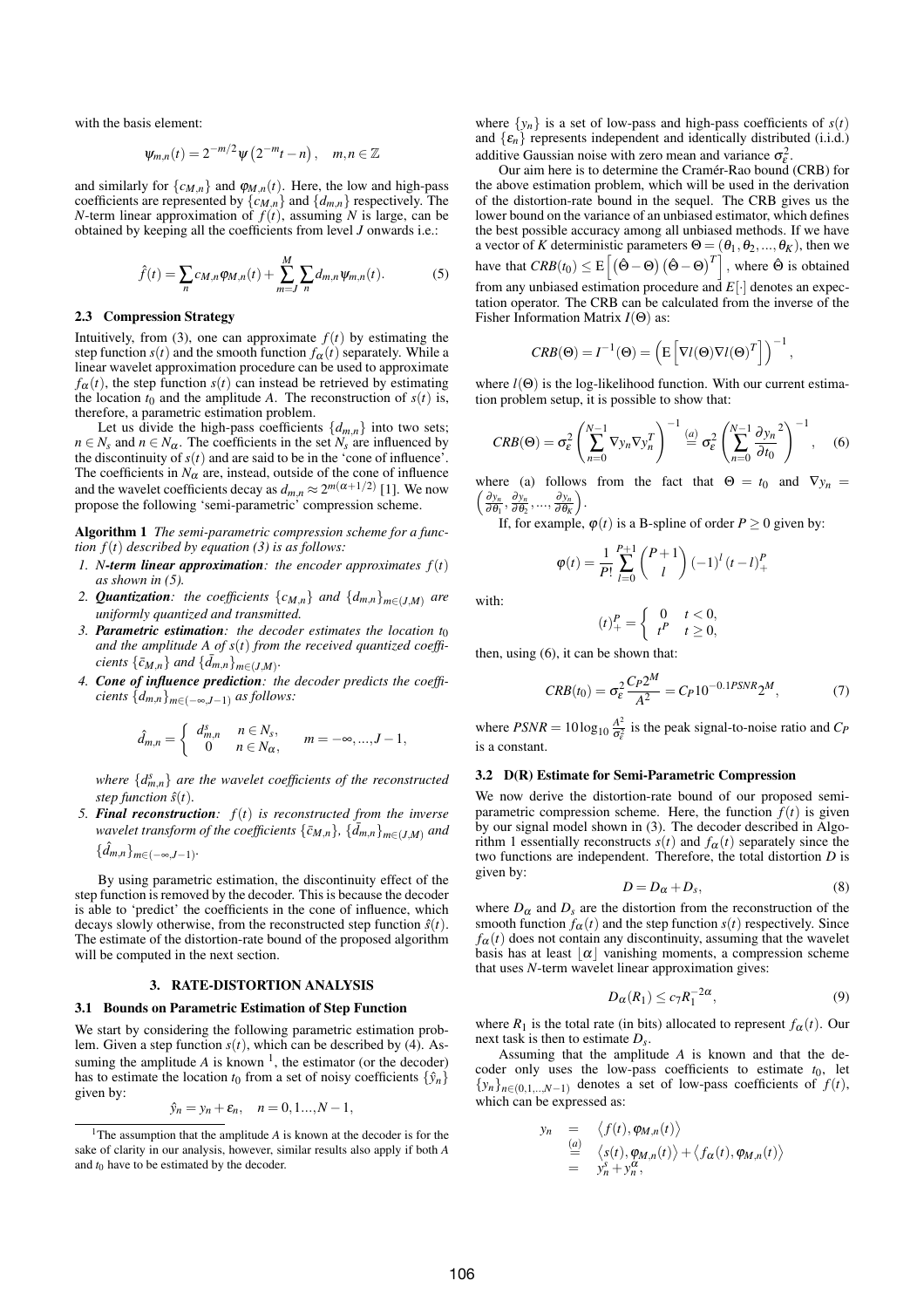where (a) follows from (3). We can then write the quantized coefficients as:

$$
\bar{y}_n = y_n + \varepsilon_n^q = y_n^s + y_n^\alpha + \varepsilon_n^q = y_n^s + \varepsilon_n^s,
$$
 (10)

where  $\varepsilon_n^q$  represents the quantization noise. Therefore, the quantized coefficients  $\bar{y}_n$  can be written as the coefficients of the step function  $y_n^s$  plus the *noise* term  $\varepsilon_n^s = \varepsilon_n^q + y_n^{\alpha}$ .

Let *L* be the number of coefficients that the decoder uses to estimate  $t_0$ . Since a uniform scalar quantizer is used, the variance  $\sigma_q^2$  of the quantization noise  $\{\epsilon_n^q\}_{n \in (0,1,\dots,L-1)}$  is given by:

$$
\sigma_q^2 = C 2^{-2R_2/L},\tag{11}
$$

where *C* is a constant and  $R_2$  is the total rate allocated to represent  $\{y_n\}_{n\in(0,1,\ldots,L-1)}$ .

In order to compute  $D_s$ , we also make the following assumptions: the probability density function (PDF) of  $y_n^{\alpha}$  is Gaussian with zero mean <sup>2</sup> and variance  $\sigma_{\alpha}^2$ ; both  $\varepsilon_n^q$  and  $y_n^{\alpha}$  are independent, which implies  $\varepsilon_n^s$  is Gaussian distributed with zero mean and variance  $\sigma_{\varepsilon}^2$ , where:

$$
\sigma_{\varepsilon}^2 = \left(\sigma_q^2 + \sigma_\alpha^2\right),\tag{12}
$$

and, finally, we assume that the estimator of  $t_0$  is a minimum variance estimator that achieves the CRB.

Let us denote the reconstructed step function with  $\hat{s}(t)$  where:

$$
\hat{s}(t) = \begin{cases} 0 & t < t_0 + \varepsilon_t, \\ A & t \ge t_0 + \varepsilon_t. \end{cases}
$$

Here the error in the estimation of  $t_0$  is represented by  $\varepsilon_t$  whose variance  $\sigma_t^2$  is given by the CRB of the estimator shown in (6), where, from (10),  $\sigma_{\varepsilon}^2$  is given by (12). It then follows that the mean square error,  $MSE(\hat{s}(t))$ , is given by:

$$
MSE\left(\hat{s}(t)\right) = \int \left(s(t) - \hat{s}(t)\right)^2 dt = \int_t^{t+\varepsilon_t} A^2 dt = A^2 |\varepsilon_t|.
$$

Thus, the expected distortion  $D_s$  can be computed by:

$$
D_s = \mathrm{E}\left[A^2 |\varepsilon_t|\right] = A^2 \mathrm{E}\left[|\varepsilon_t|\right],
$$

where  $E[|\varepsilon_t|]$  is the mean absolute deviation of  $\varepsilon_t$ . Using Jensen's inequality for concave functions, we can show that:

$$
\mathrm{E}[|\varepsilon_t|] = \mathrm{E}\left[\sqrt{(\varepsilon_t - \mathrm{E}[\varepsilon_t])^2}\right] \leq \sqrt{\mathrm{E}\left[(\varepsilon_t - \mathrm{E}[\varepsilon_t])^2\right]} = \sigma_t
$$

as  $E[\epsilon_t] = 0$ . Therefore, the expected distortion can be expressed as:

$$
D_s \leq A^2 \sigma_t = A^2 \sqrt{CRB(t_0)}.
$$

By using the expression for the CRB in (6) together with the relationship given in (10), we arrive at the following distortion-rate bound for the estimation of the step function:

$$
D_{s}(R_{2}) \leq A^{2} (\sigma_{\varepsilon}^{2})^{\frac{1}{2}} \underbrace{\left(\sum_{n=0}^{L-1} \left(\frac{\partial y_{n}^{s}}{\partial t_{0}}\right)^{2}\right)^{-\frac{1}{2}}}_{=C}
$$
\n
$$
\stackrel{\underset{(a)}{=}}{=} c_{8} (\sigma_{q}^{2} + \sigma_{\alpha}^{2})^{\frac{1}{2}}
$$
\n
$$
\stackrel{\underset{(b)}{=}}{=} c_{8} \left(c_{9} 2^{\frac{-2R_{2}}{L}} + \sigma_{\alpha}^{2}\right)^{\frac{1}{2}},
$$
\n
$$
(13)
$$

where (a) and (b) follow from substituting in (12) and (11) respectively. The expression for the total distortion-rate bound can now be obtained by substituting (9) and (13) into (8), which gives:

$$
D(R) \le c_7 R_1^{-2\alpha} + c_8 \left( c_9 2^{-\frac{2R_2}{L}} + \sigma_\alpha^2 \right)^{\frac{1}{2}}, \tag{14}
$$

where the total rate  $R$ , in bits, is equal to:

$$
R = R_1 + R_2. \tag{15}
$$

We now need to consider the following bit allocation problem; given a total rate  $R$ , how should we allocate the bits among  $R_1$  and  $R_2$  so that the distortion in (14) is minimized subject to the constraint in (15). This is a well known constrained optimization problem, which can be solved using a Lagrange multiplier method. One necessary condition for the optimal bit allocation is that the derivatives of the distortion *D* with respect to  $R_1$  and  $R_2$  must be equal i.e.:

$$
\frac{\partial D}{\partial R_1} = \frac{\partial D}{\partial R_2}.\tag{16}
$$

Assuming a high rate regime, where  $c_9 2^{\frac{-2R_2}{L}} < \sigma_{\alpha}^2$ , the distortion given in (14) can be approximated with a Taylor series expansion of the square root function as follows:

$$
D(R) \approx c_7 R_1^{-2\alpha} + \frac{c_8 c_9}{2\sigma_\alpha} 2^{\frac{-2R_2}{L}} + c_8 \sigma_\alpha.
$$
 (17)

By solving the equal gradient condition in (16), where *D* is approximately given by (17), we obtain the following rate allocation:

$$
R_2 = \frac{L}{2}(2\alpha + 1)\log_2 R_1 + C'
$$
 (18)

with a constant  $C'$ . The total rate  $R$  is thus given by:

$$
R = R_1 + \frac{L}{2}(2\alpha + 1)\log_2 R_1 + C' \approx R_1
$$
 (19)

at high *R*. Therefore, by substituting (18) into (17) and using the approximation shown in (19), the overall distortion-rate function of our semi-parametric compression scheme described in Algorithm 1 is:

$$
D(R) \le c_7 R^{-2\alpha} + c_{10} R^{-(2\alpha+1)} + c_8 \sigma_\alpha.
$$
 (20)

Note that the term  $c_{10}R^{-(2\alpha+1)}$  represents the distortion caused by the discontinuity, which decays faster than the distortion from the encoding of the smooth function.

In comparison to a compression scheme that only uses a linear approximation strategy, where the distortion decays as  $R^{-1}$  (see (1)), our proposed scheme achieves a faster decay rate of  $R^{-2\alpha}$  in the high rate regime. Furthermore, the dominating decay rate of  $R^{-2\alpha}$  is comparable to a compression scheme that employs nonlinear wavelet approximation as shown in (2). Note, however, that the term  $c_8\sigma_\alpha$  represents the systematic error in the modeling of our parametric estimation problem.

# 4. CONSTRUCTIVE COMPRESSION ALGORITHM

We start this section by introducing a practical parametric estimation technique based on the recently developed concept of sampling of signals with finite rate of innovation (FRI). FRI signals are, loosely speaking, a class of signals or functions  $f(t)$  that can be described by a finite number of free parameters over a given interval  $t \in [t_a, t_b]$ . The definition and sampling schemes of FRI signals are given in details in [3, 4]. Clearly, a step function *s*(*t*) also belongs to this class of function as it can be completely described by at most two parameters, the location  $t_0$  and the amplitude  $A$ .

<sup>&</sup>lt;sup>2</sup>The PDF of  $y_n^{\alpha}$  is arbitrarily assumed to be zero-mean Gaussian as this allows us to use the analytical expression of the CRB, given by (6), in the derivation of the D(R) curve (as shown in (13)). The derived distortion-rate bound is then verified with simulations.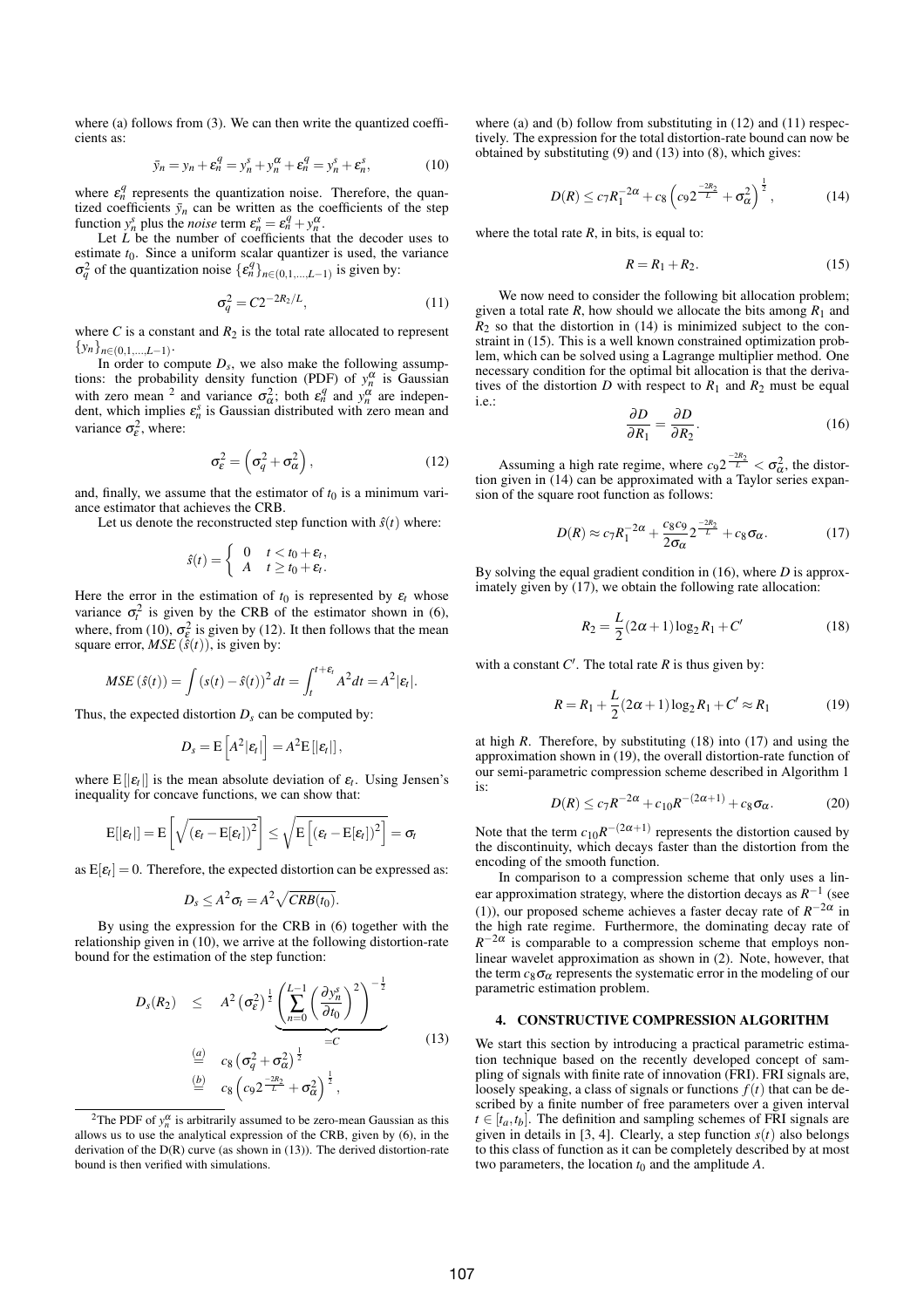Let us present one of the key results from the sampling schemes of FRI signals described in [3, 4]. Given a function  $f(t)$  and a scaling function  $\varphi(t)$ . In the context of sampling, the samples or the coefficients are given by:

$$
y_n = \langle f(t), \varphi(t/T - n) \rangle,
$$

where *T* is the sampling period. Assume that  $\varphi(t)$  together with its shifted versions can reproduce polynomials of maximum degree *P* i.e.  $\varphi(t)$  satisfies:

$$
\sum_{n \in \mathbb{Z}} c_n^p \varphi(t/T - n) = t^p \quad p = 0, 1, ..., P \tag{21}
$$

for a proper set of coefficients  $\{c_n^p\}$ . The polynomial reproduction coefficients can be calculated as:

$$
c_n^p = \langle t^p, \tilde{\varphi}(t/T - n) \rangle,
$$

where  $\tilde{\varphi}(t)$  is the dual of  $\varphi(t)$ . It then follows that the continuous moment  $m_p$  of order p of the signal  $f(t)$  is given by:

$$
m_p = \int f(t)t^p dt
$$
  
\n
$$
= \left\langle f(t), \sum_{n \in \mathbb{Z}} c_n^p \varphi(t/T - n) \right\rangle
$$
  
\n
$$
= \sum_{n \in \mathbb{Z}} c_n^p \left\langle f(t), \varphi(t/T - n) \right\rangle
$$
  
\n
$$
= \sum_{n \in \mathbb{Z}} c_n^p y_n.
$$
 (22)

Therefore, given  $\{c_n^p\}$ , one can retrieve the continuous moments of  $f(t)$  from the coefficients  $\{y_n\}$  provided that  $f(t)$  lies in the region where the condition given by (21) is satisfied.

In addition, a sampling scheme for a piecewise constant signal was presented in [4]. Let  $z_n^{(1)}$  denotes a finite difference  $y_{n+1} - y_n$ . It was shown that:

$$
z_n^{(1)} = y_{n+1} - y_n = \left\langle \frac{df(t)}{dt}, \varphi(t/T - n) * \beta_0(t/T - n) \right\rangle,
$$

where  $\beta_0(t)$  denotes a zeroth order B-spline function. Therefore, from  $(22)$ , we have that:

$$
m'_p = \sum_{n \in \mathbb{Z}} c_n^{\prime p} z_n,\tag{23}
$$

where  $m'_p$  is the *p*-th order continuous moment of  $\frac{df(t)}{dt}$  and  $\{c_n^{p}\}\$ are the polynomial reproduction coefficients of the new scaling function  $\varphi(t/T - n) * \bar{\beta}_0(t/T - n)$ .

Assuming a step function  $s(t)$  as shown in (4), it is easy to show that the zeroth and first order moments of  $\frac{ds(t)}{dt}$  are given by  $m'_0 = A$ and  $m'_1 = At_0$ . Hence, the location  $t_0$  can be calculated as:

$$
t_0 = \frac{m'_1}{m'_0}.\tag{24}
$$

We now present a FRI-based parametric estimation algorithm that uses the results in (23) and (24).

Algorithm 2 *Given a set of noisy low-pass coefficients*  $\{\bar{c}_{M,n}\}$  *of a step function s*(*t*)*, where*  $\bar{c}_{M,n} = \langle s(t), \varphi_{M,n}(t) \rangle + \varepsilon_n^s$  *and*  $\varphi(t)$  *satisfies the polynomial reproduction condition in (21), the location of the step t*<sup>0</sup> *can be estimated as follows:*

*1. Finite difference: the finite difference is obtained as:*

$$
\bar{z}_n = \bar{c}_{M,n+1} - \bar{c}_{M,n}.
$$



Figure 1: Plots of the observed variance (log scale) in the estimation of  $t_0$  and the corresponding CRB. The estimator uses the FRIprinciple described in Algorithm 2.

2. *Moments estimation: the zeroth and first order moments of*  $\frac{d s(t)}{dt}$ *are estimated as:*

$$
\bar{m}'_p = \sum_{n \in \mathbb{Z}} c'^p_n \bar{z}_n \qquad p = 0, 1.
$$

*3. Location estimation: the location of the step is approximated as:*

$$
\bar t_0=\frac{\bar m_1'}{\bar m_0'}.
$$

Therefore, a practical semi-parametric compression scheme can be constructed using Algorithm 1, where the parametric estimation step is implemented with Algorithm 2. This allows the decoder to approximate the step function from the quantized low-pass coefficients  $\{\bar{c}_{M,n}\}$ . The simulation results of this compression scheme are shown in the next section.

#### 5. SIMULATION RESULTS

Let us first compare the variance of an estimator that uses the FRI principle presented in the previous section to the CRB described in section 3. In our simulation, we applied a ten-level bi-orthogonal 2.2 wavelet decomposition to the step function  $s(t)$ , where the scaling function  $\varphi(t)$  is given by the first order B-spline. Gaussian noise was then added to the low-pass coefficients  $\{c_{M,n}\}$ . The value of the amplitude *A* was assumed to be known and the location  $t_0$  was estimated using Algorithm 2. Figure 1 shows the plots of the observed variance and the CRB, which is given by (7). It is clear that the decays on both plots are the same even though the estimator does not achieve the bound. Thus, the squared error of the estimate of *t*<sup>0</sup> decays as 10−0.1*PSNR* .

We now present the simulation results of the proposed semiparametric compression scheme described in Algorithm 1, where the parametric estimation step is implemented with Algorithm 2. The piecewise smooth function was generated with the model described by (3), where the degree of smoothness was set to  $\alpha = 1.75$ . Once again, we used the bi-orthogonal 2.2 wavelet decomposition with a first order B-spline scaling function. The rates were then allocated in accordance with (18). Figure 2 shows the distortion-rate plot of our proposed semi-parametric compression scheme in comparison with the plot for a scheme based on linear approximation. At high rates, our scheme achieves a decay rate of  $R^{-2\alpha} = R^{-3.5}$ , which is in line with our analysis in section 3. In contrast, the linear approximation based scheme decays as  $R^{-1}$ . Therefore, we were able to achieve the same decay in the distortion-rate curve as a compression scheme that employs a non-linear approximation strategy. Note also that the systematic error in the parametric estimation was insignificant in this simulation. Finally, the reconstructed functions are shown in Figure 3.

## 6. EXTENSION TO WIDER CLASS OF SIGNALS

The distortion-rate analysis presented in this paper can be generalized to cover a wider, less restrictive, class of signals whose dis-